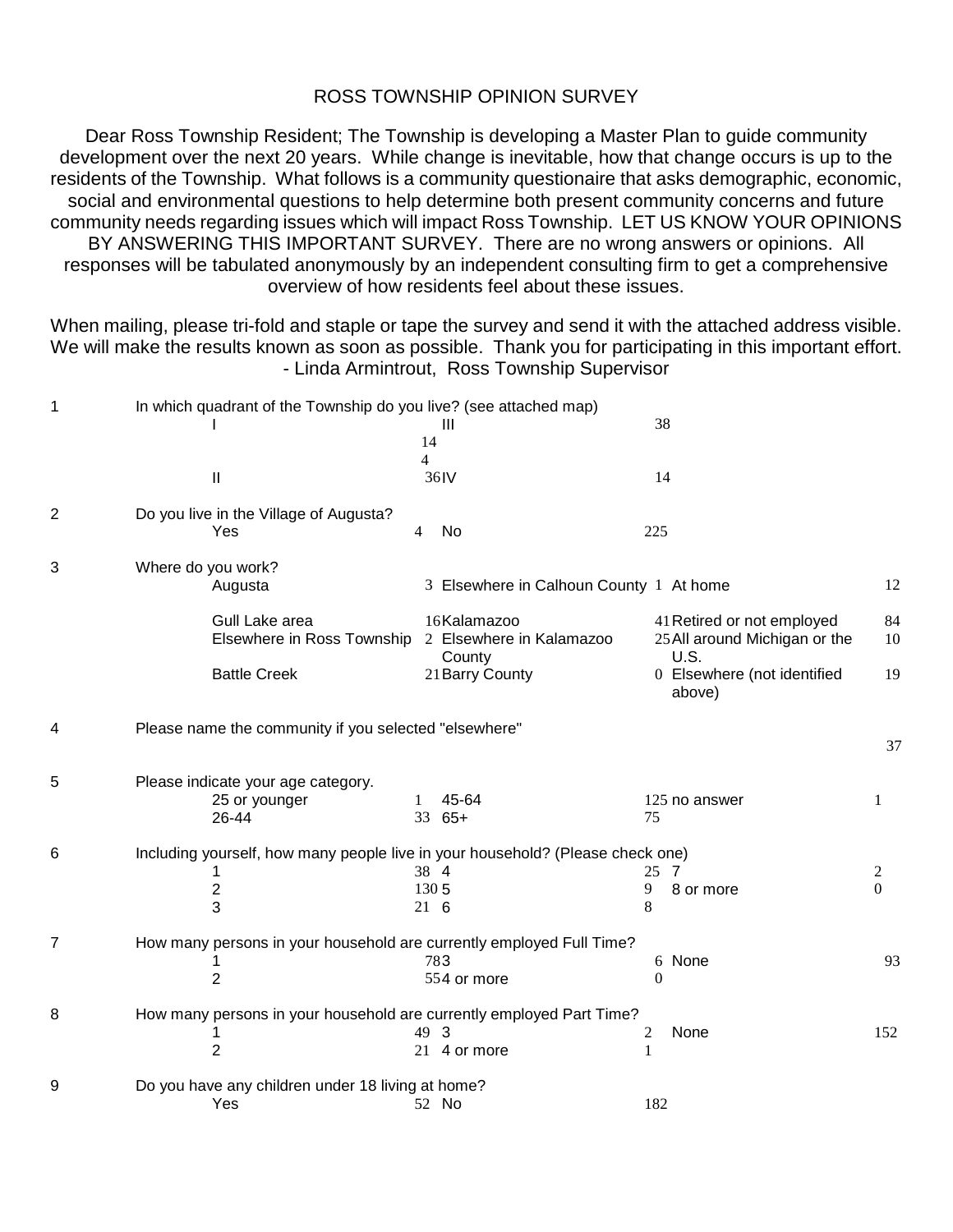| 10 | Is anyone in your household over 65?<br>Yes                                                                   | 82 No                                                | 152                                                                                                                                       |          |
|----|---------------------------------------------------------------------------------------------------------------|------------------------------------------------------|-------------------------------------------------------------------------------------------------------------------------------------------|----------|
| 11 | Do you have a home-based business or a business office in your home?<br>Yes                                   | 33 No                                                | 199                                                                                                                                       |          |
| 12 | In which type of dwelling do you live?<br>single-family house                                                 | duplex<br>$\overline{c}$<br>3                        | $\mathbf{1}$                                                                                                                              |          |
|    | apartment/condominium                                                                                         | mobile home<br>$\boldsymbol{0}$                      | $\boldsymbol{0}$                                                                                                                          |          |
| 13 | Do you own or rent your dwelling?<br>Own                                                                      | Rent<br>$\overline{c}$<br>$\mathfrak{Z}$<br>$\theta$ | 3                                                                                                                                         |          |
| 14 | How long have you owned/rented property in Ross Township?<br>Less than 3 years<br>3 to 5 years                | 18 6 to 9 years<br>17 10 to 20 years                 | 34 More than 20 years<br>48                                                                                                               | 117      |
| 15 | STATISTICAL PURPOSES ONLY. REMEMBER, YOUR RESPONSE IS ANONYMOUS.<br>Less than \$10,000<br>$$10,000 - $24,999$ | 5 \$25,000 - \$34,999<br>18\$35,000 - \$50,999       | Annual Household Income (Please check the applicable range). NOTE: THIS INFORMATION IS FOR<br>20\$51,000 - \$74,999<br>33\$75,000 or more | 32<br>92 |
| 16 | Please indicate the type of school your child/children attend?<br>pre-school<br>public                        | private/parochial<br>3<br>39<br>charter              | home school<br>9<br>$\theta$<br>no children in school                                                                                     | 1<br>171 |
| 17 | What school system are you in?<br><b>Gull Lake School District</b>                                            | Galesburg/Augusta School<br>2 District<br>1<br>3     | 7                                                                                                                                         |          |
| 18 | Are you satisfied with the quality of public education provided by your District?<br>Yes                      | 95No                                                 | 38 No Opinion                                                                                                                             | 95       |

Please indicate how you feel about each of the following Current Issues/Conditions in the Township

Issues

| 19 |                                                                        |    |                                      |                      |                        |                       |                  |
|----|------------------------------------------------------------------------|----|--------------------------------------|----------------------|------------------------|-----------------------|------------------|
|    | Pollution of water quality                                             | 43 | Not a Problem Possible Problem<br>51 | Slight Problem<br>35 | Moderate Problem<br>37 | Serious Problem<br>38 | No Opinion<br>18 |
|    | Division of farmland for<br>residential development in<br>the Township | 29 | 28                                   | 18                   | 43                     | 90                    | 20               |
|    | Loss of open space in the<br>Township                                  | 27 | 31                                   | 25                   | 44                     | 88                    | 13               |
|    | Loss of wetlands in the<br>Township                                    | 32 | 34                                   | 25                   | 35                     | 81                    | 18               |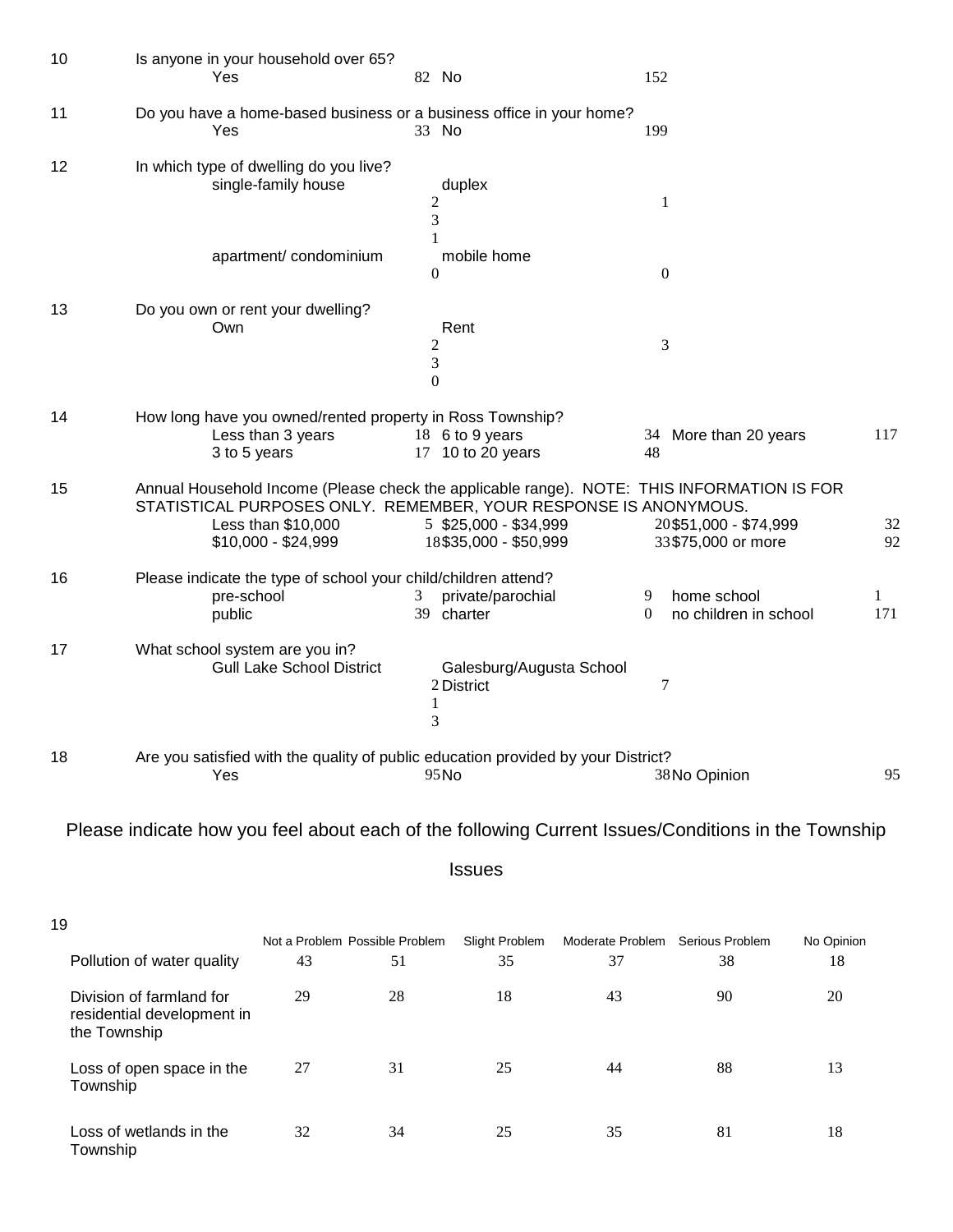| Soil erosion in the<br>Township                             | 39 | 35 | 43 | 30 | 32 | 44 |
|-------------------------------------------------------------|----|----|----|----|----|----|
| Traffic congestion on<br>Township roads                     | 63 | 31 | 36 | 43 | 42 | 13 |
| Motorist speeding on<br>Township roads                      | 21 | 26 | 37 | 53 | 80 | 10 |
| Cost of single-family homes                                 | 61 | 19 | 28 | 40 | 34 | 45 |
| Density of water uses on<br>lakes (docks and<br>watercraft) | 28 | 18 | 28 | 60 | 71 | 26 |

## **Conditions**

| 20                                                        |                  |      |      |              |                  |                |
|-----------------------------------------------------------|------------------|------|------|--------------|------------------|----------------|
|                                                           | Excellent        | Good | Fair | Poor         | Very Poor        | No Opinion     |
| Quality of drinking water                                 | 39               | 112  | 45   | 17           | 9                | 8              |
| Drainage/ flood<br>protection                             | 24               | 107  | 46   | 9            | $\overline{4}$   | 34             |
| Quality of lakes/wetlands                                 | 32               | 99   | 63   | 15           | $\overline{4}$   | 16             |
| Police protection                                         | 15               | 102  | 65   | 19           | 12               | 17             |
| Fire protection                                           | 19               | 129  | 45   | 11           | 3                | 25             |
| Zoning code<br>enforcement                                | 6                | 73   | 47   | 29           | 32               | 43             |
| Building code<br>enforcement                              | $\overline{9}$   | 73   | 46   | 24           | 29               | 48             |
| Recycling services                                        | 3                | 44   | 52   | 38           | 53               | 40             |
| Road maintenance                                          | $\sqrt{2}$       | 37   | 77   | 44           | 63               | $\overline{7}$ |
| <b>Communication facilities</b><br>(cablevision/internet) | $\boldsymbol{7}$ | 71   | 77   | 18           | 11               | 44             |
| General quality of life in<br>Township                    | 39               | 161  | 29   | $\mathbf{1}$ | $\boldsymbol{0}$ | 3              |

## Please indicate how you feel about each of the following Future Issues/Concerns

| 21 | Rank from 1 to 6 the following issues/concerns (1 being most important, 6 being least important): |                                                         |          |  |
|----|---------------------------------------------------------------------------------------------------|---------------------------------------------------------|----------|--|
|    | Population growth                                                                                 | 78 Loss of open fields pastures 42 Loss of wood - lands |          |  |
|    |                                                                                                   | farms                                                   |          |  |
|    | Commercial Industrial<br>development                                                              | 29 Quality of lakes wetlands                            | 62 Other |  |

Please indicate how you feel about each of the following Future Issues/Concerns (continued)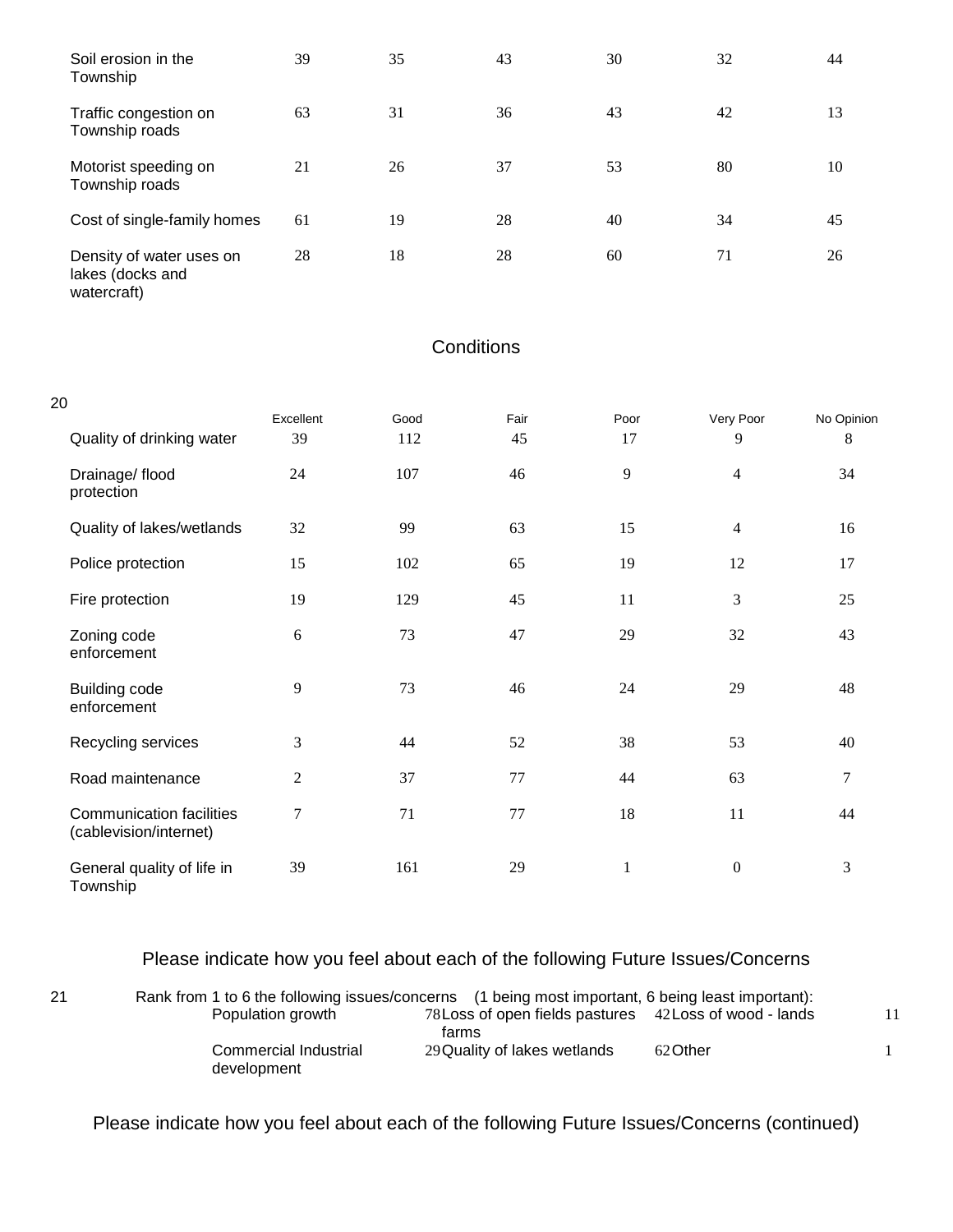| 22 |                                                                                                          |                             |             |               |                |                               |
|----|----------------------------------------------------------------------------------------------------------|-----------------------------|-------------|---------------|----------------|-------------------------------|
|    | Single family housing should be<br>encouraged in the Township.                                           | <b>Strongly Agree</b><br>64 | Agree<br>87 | Neutral<br>42 | Disagree<br>21 | <b>Strongly Disagree</b><br>7 |
|    | Apartment housing should be encouraged<br>in the Township.                                               | 3                           | 20          | 57            | 88             | 59                            |
|    | More housing is needed for seniors in the<br>Township.                                                   | 15                          | 60          | 109           | 33             | 8                             |
|    | New retail stores, services businesses, or<br>shopping centers, should be encouraged in<br>the Township. | 17                          | 44          | 43            | 77             | 46                            |
|    | Industrial development should be<br>encouraged in the Township.                                          | 7                           | 20          | 39            | 82             | 77                            |
|    | Tax abatements should be granted to attract<br>industrial development into the Township.                 | 6                           | 15          | 29            | 90             | 86                            |
|    | Bike trails should be designed along roads<br>in the Township.                                           | 61                          | 86          | 43            | 25             | 10                            |
|    | Separate hiking / biking trails should be<br>established in the Township                                 | 50                          | 74          | 54            | 36             | 10                            |
|    | Development of more parks and recreation<br>facilities should be encouraged in the<br>Township.          | 31                          | 67          | 58            | 55             | 12                            |
|    | Natural areas in the Township should be<br>preserved.                                                    | 103                         | 91          | 24            | 7              | 1                             |
|    | Farmland in the Township should be<br>preserved.                                                         | 78                          | 98          | 43            | 5              | 3                             |
|    | Open space in the Township should be<br>preserved.                                                       | 77                          | 106         | 34            | 6              | 3                             |
|    | Sign regulations in the Township should be<br>more strict.                                               | 37                          | 69          | 88            | 19             | 9                             |
|    | Public funds should be used to attract new<br>business.                                                  | 3                           | 16          | 53            | 88             | 65                            |
|    | There should be a limit on the number of<br>domestic animals permitted at a nonfarm<br>residence.        | 30                          | 93          | 64            | 28             | 9                             |
|    | All existing subdivisions should have street<br>lighting.                                                | 16                          | 61          | 93            | 41             | 13                            |
|    | New subdivisions should have street<br>lighting.                                                         | 19                          | 82          | 77            | 32             | 13                            |
|    | Township roads need to be better<br>maintained.                                                          | 92                          | 78          | 47            | 7              | $\overline{c}$                |
|    | The Township needs more police<br>protection.                                                            | 22                          | 56          | 109           | 31             | 10                            |
|    | The Township needs more fire protection.                                                                 | 14                          | 51          | 120           | 35             | 6                             |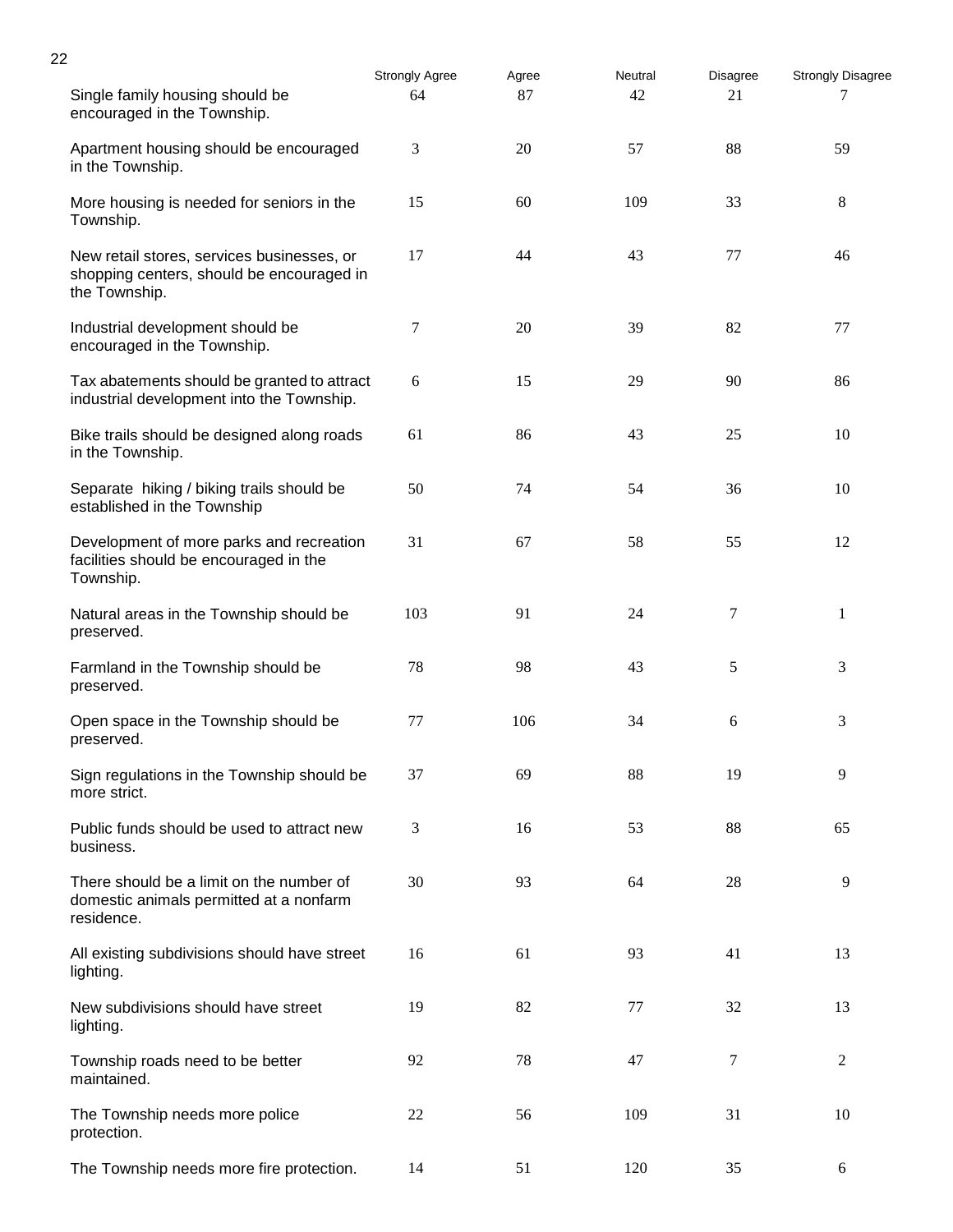|              | ambulance service.       | The Township needs faster / better                                                              | 10  | 43<br>120                                                          |     | 45<br>6                                                                                                     |                |
|--------------|--------------------------|-------------------------------------------------------------------------------------------------|-----|--------------------------------------------------------------------|-----|-------------------------------------------------------------------------------------------------------------|----------------|
|              |                          | The Township needs yard waste pickup.                                                           | 43  | 69<br>62                                                           |     | 38<br>13                                                                                                    |                |
| service.     |                          | The Township needs improved recycling                                                           | 39  | 80<br>77                                                           |     | 8<br>19                                                                                                     |                |
|              | unserved areas.          | The Township should promote expansion of<br>water mains and sanitary sewers to                  | 30  | 55<br>74                                                           |     | 48<br>19                                                                                                    |                |
|              | of communication towers. | The Township should support development                                                         | 7   | 26<br>90                                                           |     | 68<br>35                                                                                                    |                |
| on cable TV. |                          | I favor keeping the Public Access Channel                                                       | 17  | 72<br>110                                                          |     | 17<br>9                                                                                                     |                |
| 23           |                          | More traffic lights or stop signs are needed in certain places.<br>Agree                        |     | 61 Disagree                                                        | 151 |                                                                                                             |                |
| 24           |                          | Please name the intersection (s) if you agree.                                                  |     |                                                                    |     |                                                                                                             | 53             |
| 25           |                          | Major street intersections should have improved illumination.<br><b>Strongly Agree</b><br>Agree |     | 19 Neutral<br>50 Disagree                                          | 17  | 128 Strongly Disagree                                                                                       | 4              |
| 26           |                          | Please name the intersection (s) if you agree or strongly agree.                                |     |                                                                    |     |                                                                                                             | 34             |
| 27           |                          | five, 1 being most important, 5 being least important of the five.<br>Quality of drinking water |     | 48 Park and recreation facilities 27 Expanded water/ sewer         |     | Which do you think are the MOST important items that should be dealt with in the Township? Please mark only | 35             |
|              |                          | Drainage                                                                                        | 5   | Sign regulation                                                    | 9   | areas<br>Stop signs/lights                                                                                  | 6              |
|              |                          | Road maintenance                                                                                |     | 107 Public funding for attraction 1<br>of businesses               |     | Intersection illuminations                                                                                  | 4              |
|              |                          | Code enforcement                                                                                |     | 25 Tax abatements for industry 4                                   |     | Loss of farmland                                                                                            | 71             |
|              |                          | Trash collection                                                                                | 13. | Limits on domestic animals                                         |     | 10 Loss of open space / natural 90<br>areas                                                                 |                |
|              |                          | Cablevision/internet access                                                                     |     | 10 Street lighting                                                 | 15  | Loss of wetlands                                                                                            | 58             |
|              |                          | New single-family housing                                                                       | 9   | New bike trails                                                    |     | 41 Soil erosion                                                                                             | 10             |
|              |                          | Concentration of<br>manufactured home parks                                                     |     | 22 Police protection                                               | 45  | Traffic congestion                                                                                          | 18             |
|              |                          | New apartment housing<br>New senior housing<br>Commercial development                           |     | 11 Fire protection<br>17 Ambulance service<br>21 Yard waste pickup |     | 36 Speeding<br>17 Pollutants<br>38 Housing costs                                                            | 45<br>19<br>10 |
|              |                          | Industrial development                                                                          |     | 12 Recycling services                                              | 33  | Groundwater protection                                                                                      | 61             |